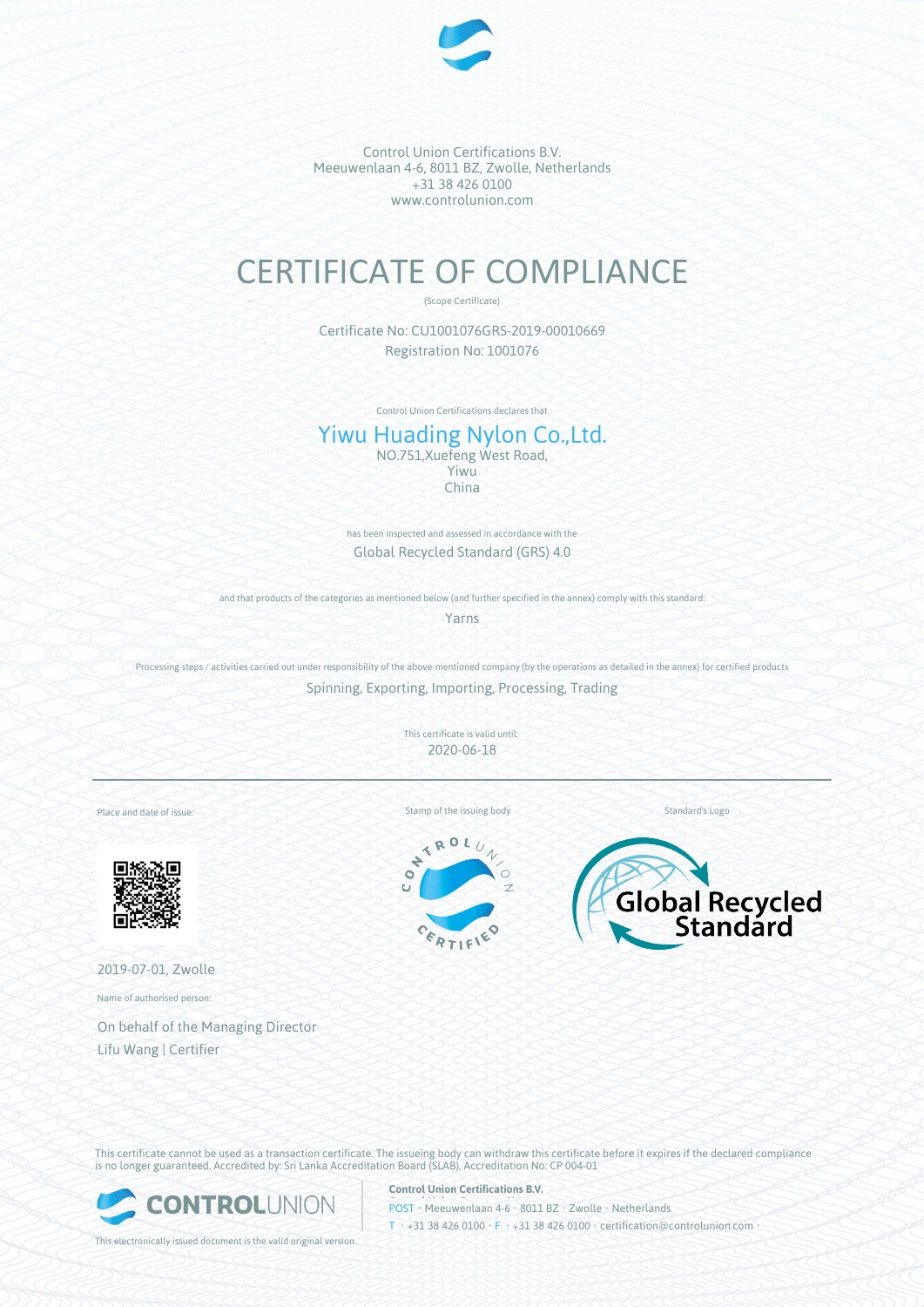

Control Union Certifications B.V. Meeuwenlaan 4-6, 8011 BZ, Zwolle, Netherlands +31 38 426 0100 www.controlunion.com

## Annex to certificate no.: CU1001076GRS-2019-00010669 **Yiwu Huading Nylon Co.,Ltd. Global Recycled Standard (GRS)**

In specific the certificate covers the following products:

| Yiwu Huading Nylon Co., Ltd. Suxi Plant<br>Yiwu Huading Nylon Co., Ltd. |
|-------------------------------------------------------------------------|
|                                                                         |
| Yiwu Huading Nylon Co., Ltd. Suxi Plant<br>Yiwu Huading Nylon Co., Ltd. |
| Yiwu Huading Nylon Co., Ltd. Suxi Plant<br>Yiwu Huading Nylon Co., Ltd. |
| Yiwu Huading Nylon Co., Ltd. Suxi Plant<br>Yiwu Huading Nylon Co., Ltd. |
| Yiwu Huading Nylon Co., Ltd.                                            |
| Yiwu Huading Nylon Co., Ltd.                                            |
| Yiwu Huading Nylon Co., Ltd. Suxi Plant<br>Yiwu Huading Nylon Co., Ltd. |
| Yiwu Huading Nylon Co., Ltd. Suxi Plant<br>Yiwu Huading Nylon Co., Ltd. |
|                                                                         |

Place and date of issue:



2019-07-01, Zwolle

Name of authorised person:

On behalf of the Managing Director Lifu Wang | Certifier